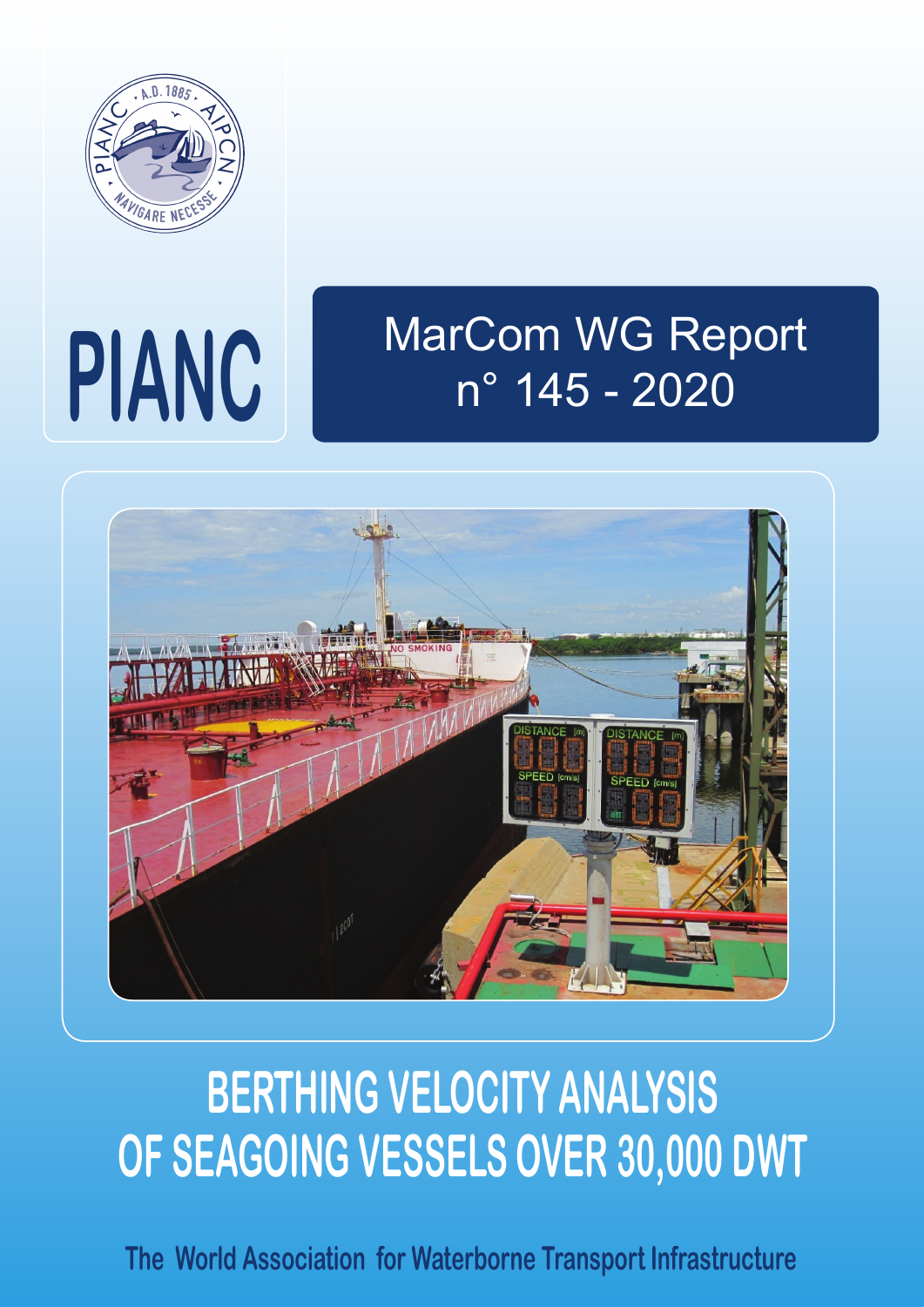



### **PIANC REPORT N° 145 MARITIME NAVIGATION COMMISSION**

## **BERTHING VELOCITY ANALYSIS OF SEAGOING VESSELS OVER 30,000 DWT**

**2020**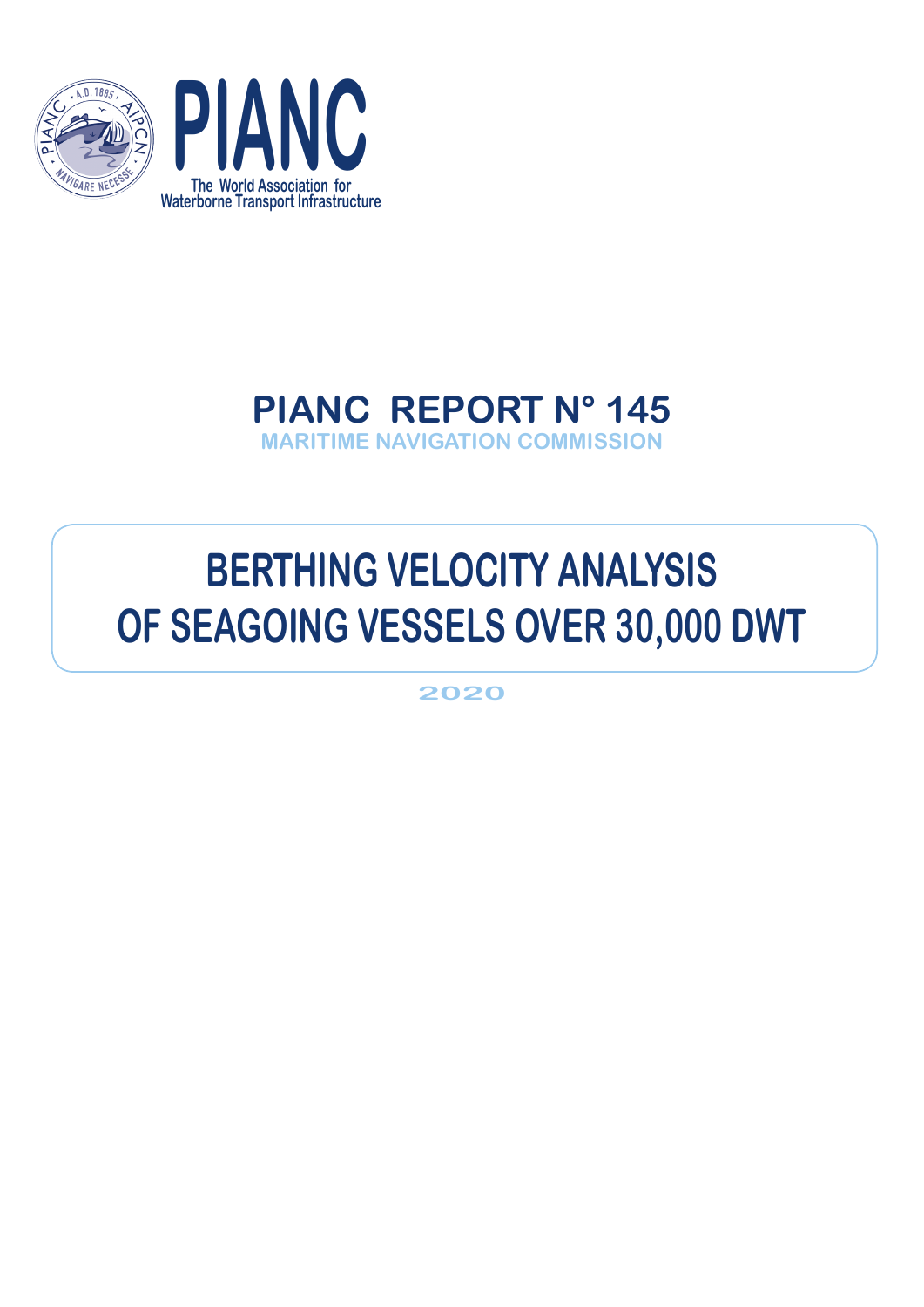PIANC has Technical Commissions concerned with inland waterways and ports (InCom), coastal and ocean waterways (including ports and harbours) (MarCom), environmental aspects (EnviCom) and sport and pleasure navigation (RecCom).

This report has been produced by an international Working Group convened by the Maritime Navigation Commission (MarCom). Members of the Working Group represent several countries and are acknowledged experts in their profession.

The objective of this report is to provide information and recommendations on good practice. Conformity is not obligatory and engineering judgement should be used in its application, especially in special circumstances. This report should be seen as an expert guidance and state-of-the-art on this particular subject. PIANC disclaims all responsibility in the event that this report should be presented as an official standard.

#### **PIANC Secrétariat Général Boulevard du Roi Albert II 20, B 3 B-1000 Bruxelles Belgique**

**http://www.pianc.org**

**VAT BE 408-287-945**

**ISBN 978-2-87223-002-0**

**© All rights reserved**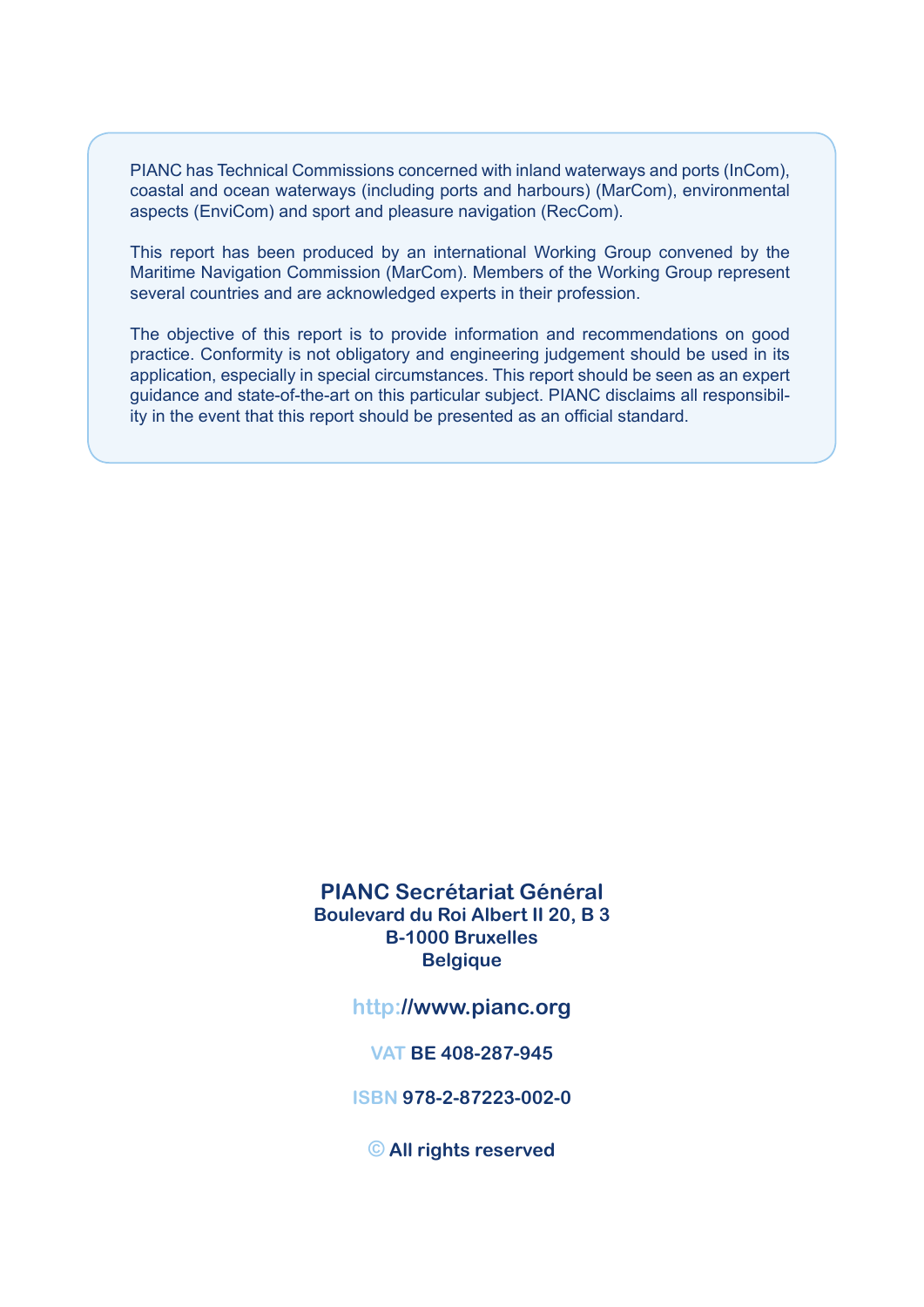#### **TABLE OF CONTENTS**

| 1 |       |                                                                                   |  |  |
|---|-------|-----------------------------------------------------------------------------------|--|--|
|   | 1.1   |                                                                                   |  |  |
|   | 1.2   |                                                                                   |  |  |
|   | 1.3   |                                                                                   |  |  |
|   | 1.4   |                                                                                   |  |  |
|   | 1.5   |                                                                                   |  |  |
|   | 1.6   |                                                                                   |  |  |
|   | 1.7   |                                                                                   |  |  |
| 2 |       |                                                                                   |  |  |
|   | 2.1   |                                                                                   |  |  |
|   | 2.2   |                                                                                   |  |  |
|   | 2.3   |                                                                                   |  |  |
|   | 2.4   |                                                                                   |  |  |
|   | 2.5   |                                                                                   |  |  |
|   |       |                                                                                   |  |  |
| 3 |       | Ship's Berthing Energy and Energy to be Absorbed by the Fender System  11         |  |  |
|   | 3.1   |                                                                                   |  |  |
|   | 3.2   |                                                                                   |  |  |
| 4 |       |                                                                                   |  |  |
|   | 4.1   |                                                                                   |  |  |
|   | 4.2   |                                                                                   |  |  |
|   | 4.2.1 |                                                                                   |  |  |
|   | 4.2.2 |                                                                                   |  |  |
|   | 4.2.3 |                                                                                   |  |  |
|   | 4.3   |                                                                                   |  |  |
|   | 4.3.1 |                                                                                   |  |  |
|   | 4.3.2 |                                                                                   |  |  |
|   | 4.3.3 |                                                                                   |  |  |
|   | 4.3.4 |                                                                                   |  |  |
|   | 4.3.5 |                                                                                   |  |  |
|   | 4.3.6 |                                                                                   |  |  |
|   | 4.3.7 | Considerations for PPU Operations and Berthing Data Collection  25                |  |  |
|   | 4.4   |                                                                                   |  |  |
| 5 |       |                                                                                   |  |  |
|   | 5.1   |                                                                                   |  |  |
|   | 5.2   |                                                                                   |  |  |
|   | 5.3   |                                                                                   |  |  |
|   | 5.4   |                                                                                   |  |  |
|   | 5.5   |                                                                                   |  |  |
|   | 5.6   |                                                                                   |  |  |
| 6 |       |                                                                                   |  |  |
|   | 6.1   |                                                                                   |  |  |
|   | 6.2   |                                                                                   |  |  |
|   |       |                                                                                   |  |  |
|   | 6.2.1 |                                                                                   |  |  |
|   | 6.2.2 |                                                                                   |  |  |
|   | 6.2.3 |                                                                                   |  |  |
|   | 6.2.4 |                                                                                   |  |  |
|   | 6.3   |                                                                                   |  |  |
|   | 6.4   |                                                                                   |  |  |
|   | 6.5   |                                                                                   |  |  |
|   | 6.6   |                                                                                   |  |  |
|   | 6.7   | How to Use Field Observations in the Design of Fender Systems 61                  |  |  |
|   | 6.7.1 |                                                                                   |  |  |
|   | 6.7.2 |                                                                                   |  |  |
|   | 6.8   | Application Example Characteristic Berthing Energy (subject to further study)  64 |  |  |